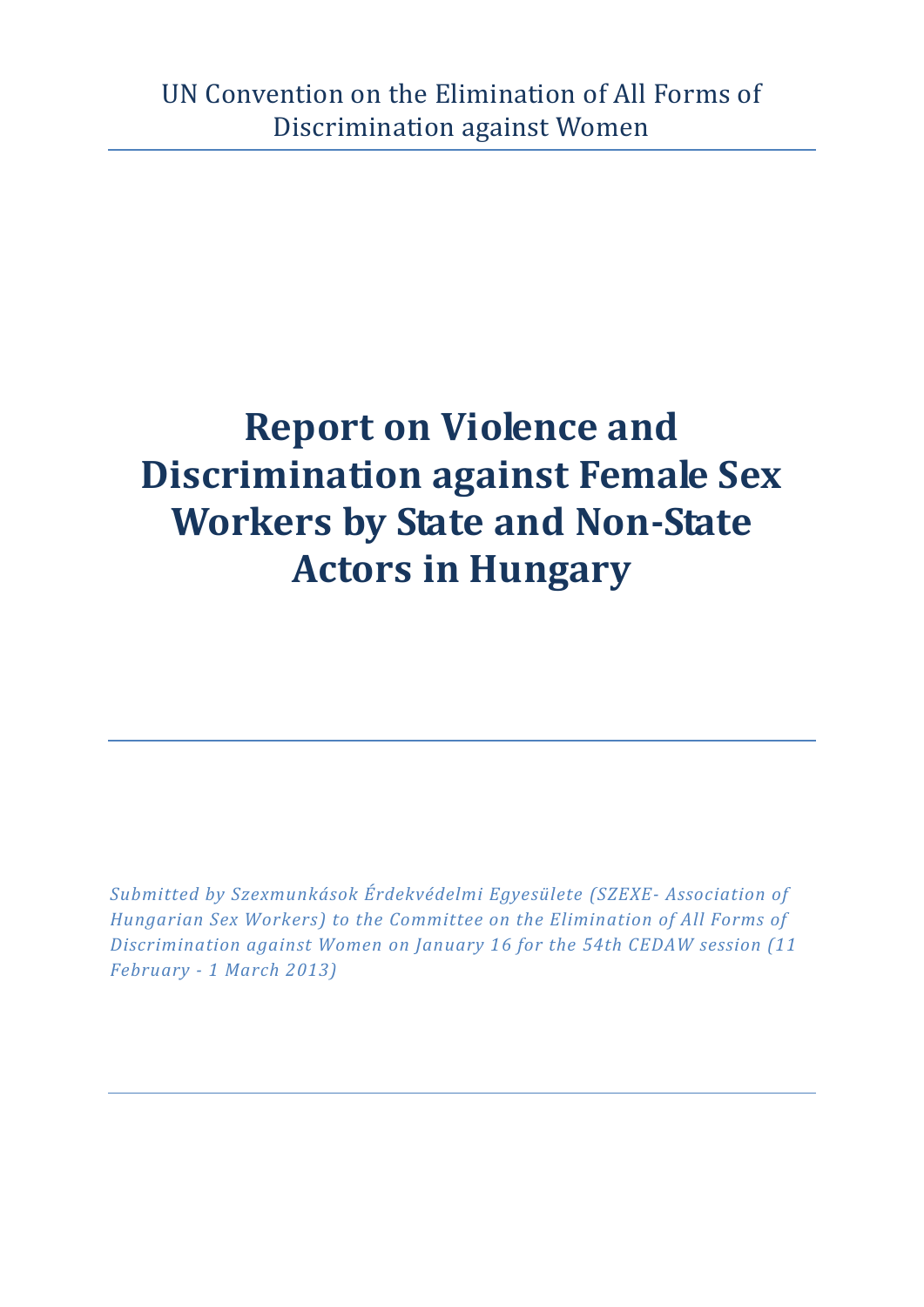# **Contents**

| Article 5: Elimination of Discrimination Based on Prejudices and Stereotyping 6 |  |
|---------------------------------------------------------------------------------|--|
|                                                                                 |  |
|                                                                                 |  |
|                                                                                 |  |
|                                                                                 |  |
|                                                                                 |  |
|                                                                                 |  |
|                                                                                 |  |
|                                                                                 |  |
|                                                                                 |  |
|                                                                                 |  |
|                                                                                 |  |
|                                                                                 |  |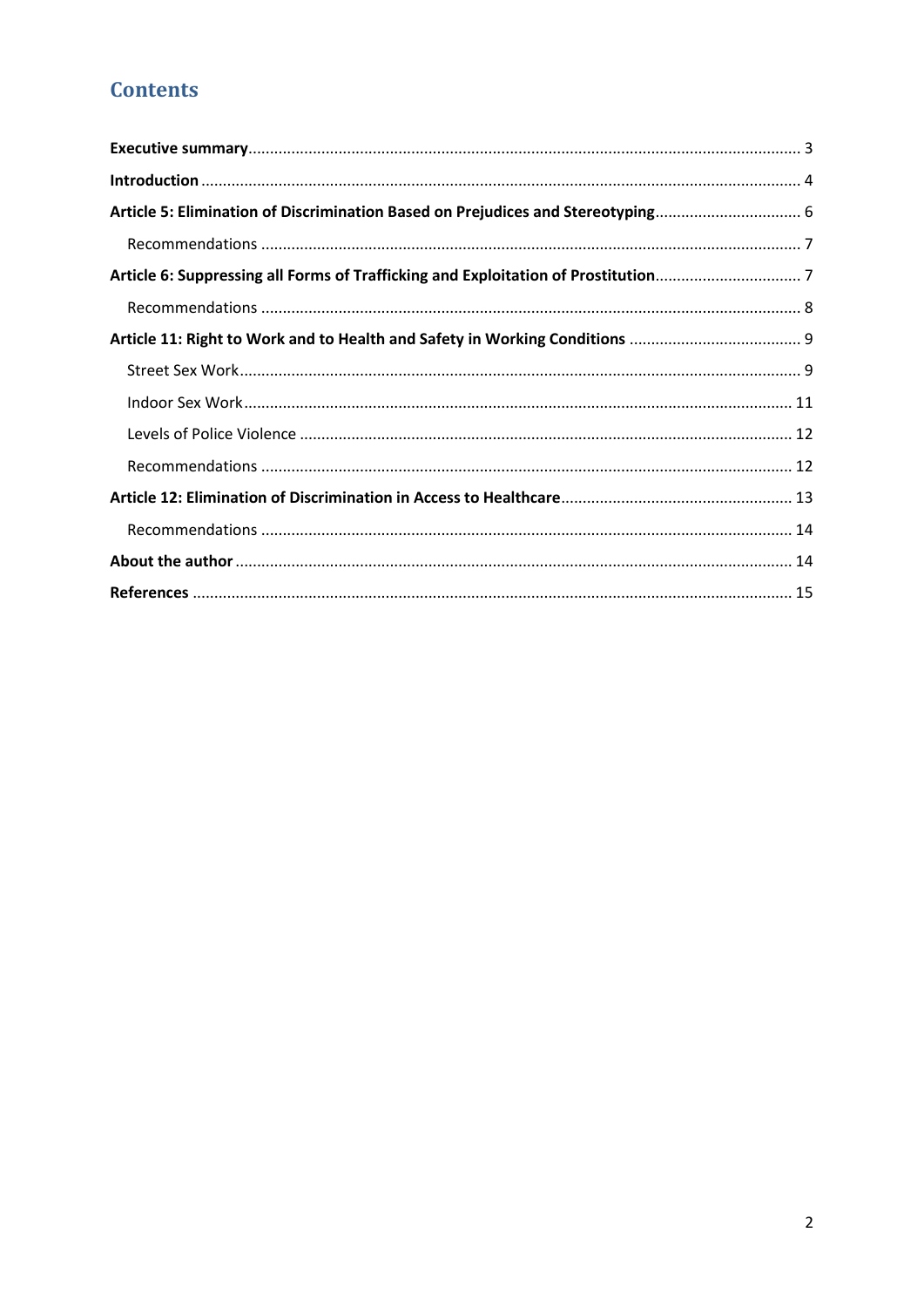## <span id="page-2-0"></span>**Executive summary**

Sex workers are a large and heterogeneous community in Hungary. The majority of sex workers are women who work in indoor settings, but a significant number also work on the street. Despite their diverse circumstances, all sex workers face extremely high-levels of social exclusion and discrimination. Many female sex workers further face routine human rights violations by state and non-state actors.

Even though sex work was legalized in Hungary since 1999, sex workers continue to face discrimination from police and other authorities as well as violations of their rights to workplace health and safety. Most Hungarian municipalities failed to allot or define legal working areas for sex workers as the law requires, and sex workers are routinely arbitrarily fined, arrested and detained under vague laws.

Furthermore, sex workers are regularly discriminatorily targeted for administrative fines on unsubstantiated grounds to meet police quotas. When those remain unpaid due to financial burden, they face detention, which further affects their health and safety and their families' economic wellbeing and security. The situation has especially worsened with the introduction of the new law on misdemeanors, which converts fines to higher sentences than before.

The stereotypical and unbalanced representation of sex workers in the mainstream media, extreme intolerance by the general population and the discrimination by the authorities contribute to making sex workers one of the most vulnerable female groups in Hungary. The widespread discrimination and lack of equal access to police protection place sex workers at higher risk of being victims of abuse, including but not limited to trafficking. Additionally, the lack of or insufficient access to free, voluntary and respectful health and harm reduction services impedes sex workers' right to health.

Our report therefore concludes that discrimination and violence against female sex workers in Hungary is currently prevalent, systemic and institutionalised in social, cultural, political, health and economic spheres, and in direct contravention of CEDAW Articles 5, 6, 11 and 12.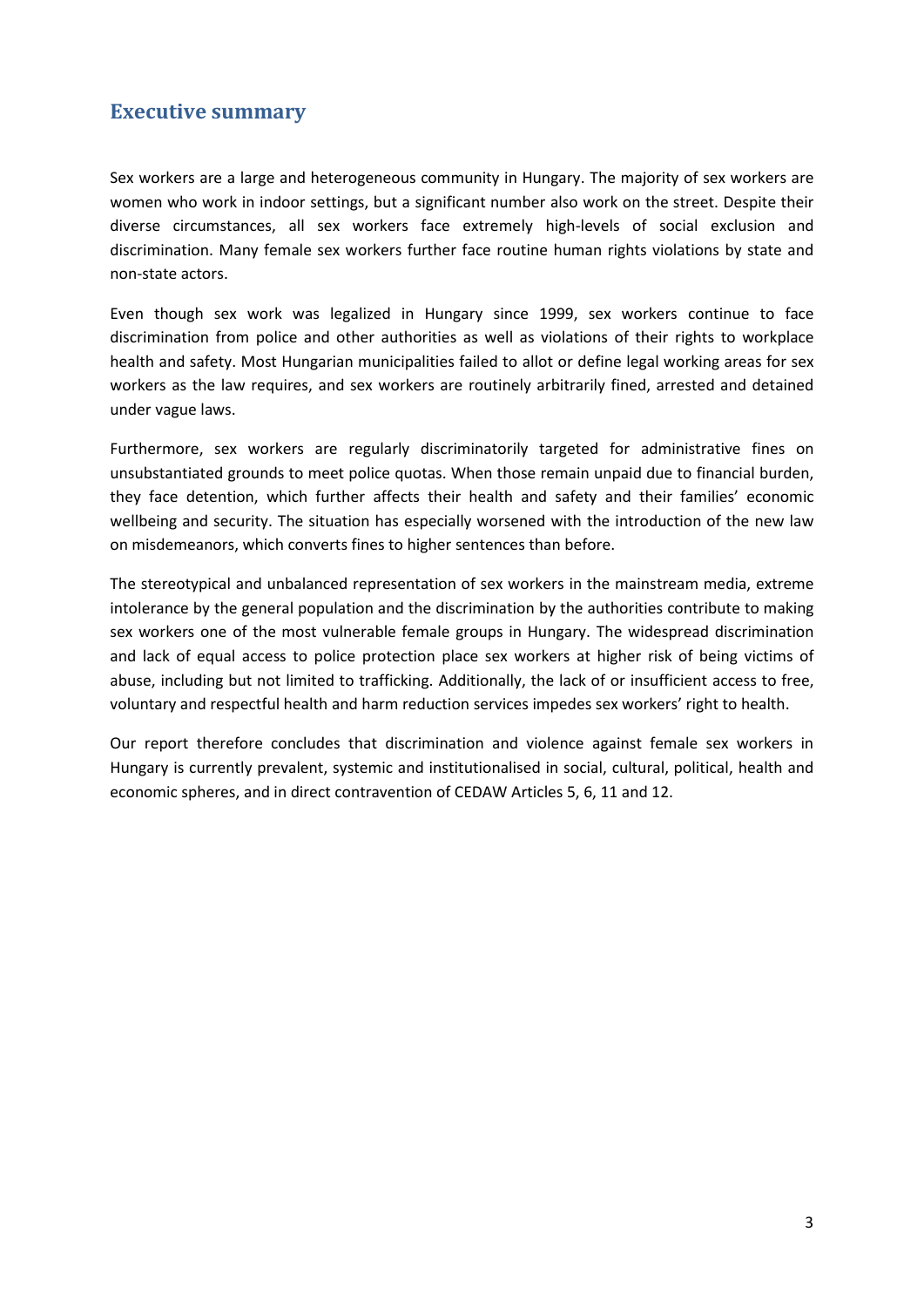## <span id="page-3-0"></span>**Introduction**

The Hungarian state report to the fifty-forth session of the Committee on the Elimination of Discrimination against Women (CEDAW) addresses the list of critical issues requested by the Committee.<sup>1</sup> However, the Hungarian government's report omits any mention of one of the most marginalized groups of women, female sex workers. The government has undertaken no measures to ensure that sex workers have equal access to protection of the law in matters of discrimination or violence nor to ensure sex workers' right to safe and healthy working conditions. This is of even greater concern given, that as this report documents, governmental policies and state-actors are responsible for many of the human rights violations sex workers face. Furthermore, the government's stated aim to "decrease the acceptance of prostitution as a social phenomenon" (para 59) risks further exposing sex workers to discrimination, violence and other rights abuses.

The Hungarian government legalized sex work in 1999 under Act LXXV and has regulated sex work ever since.<sup>2</sup> Under the law, sex workers are regarded as professionals who engage in sexual activities in exchange for money. The government allows sex work as long as sex workers comply with the criteria set forth within the law. If not, sex workers can be fined or detained. However, these criteria are often vague, overly broad and arbitrarily enforced by police representatives and judges.<sup>1</sup>

Sex workers are a large and heterogeneous community in Hungary. SZEXE, the Association of Hungarian Sex Workers estimates that there are approximately 15.000 active sex workers either working in Hungary or of Hungarian origin. Despite their various circumstances, all sex workers face extreme social exclusion and discrimination. Furthermore, state-actors, such as law enforcement agencies often discriminate against them, denying them assistance when they experience violence or other crime. In Hungary, street sex workers are the most frequently targeted with repression, fines and detention under the current laws. Nonetheless, sex workers working in indoor settings also suffer from stigma, police harassment, discrimination, extortion and prejudice from their immediate environment.

#### **SOURCES**

4

The sources of that data in this report are:

- o Research surveys conducted by SZEXE
- o Reports by independent researchers and research organizations
- o Official national statistics
- o Case documentation by SZEXE

Full references can be found in the footnotes.

 $^1$  The description of these criteria can be found under the 'Article 11: Employment' section.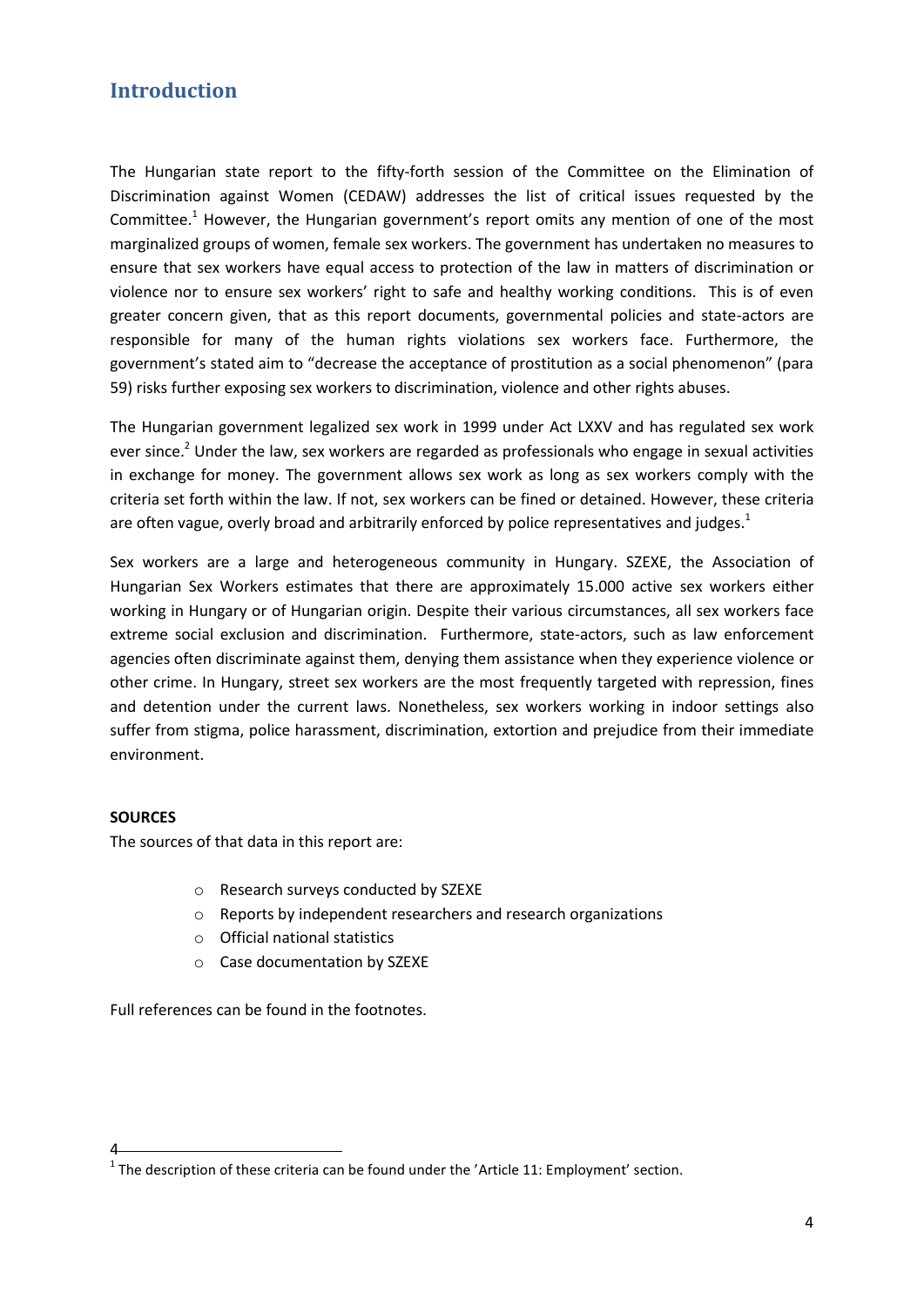#### **SCOPE OF THIS REPORT**

The present report focuses on four critical areas corresponding to CEDAW articles:

- o Article 5: Elimination of Discrimination Based on Prejudices and Stereotyping
- o Article 6: Suppressing all Forms of Trafficking and Exploitation of Prostitution
- o Article 11: Right to Health and Safety in Working Conditions
- o Article 12: Elimination of Discrimination in Access to Healthcare

#### **PRINCIPLES**

We share the principles of the Sex Workers' Rights Advocacy Network of Central and Eastern Europe and Central Asia on sex work:

I. We understand sex work as the unforced sale of sexual services for money or goods between consenting adults. Sex work includes street sex work, escort services, telephone sex services, pornography, exotic dancing and others.

II. Sex workers are human beings who have the same human rights as any other people. Sex workers should have the same rights and responsibilities as all other workers, and as every other citizen and resident.

III. Protection of the rights of sex workers is crucial for effective harm reduction, HIV/AIDS, hepatitis B and others STIs prevention and treatment efforts at all levels - individual, community and national. To ensure protection of these rights, sex workers should be able to work legally.

IV. Barriers preventing access to health, social, and drug treatment services need to be removed to improve the health and social wellbeing of sex workers.

V. Activities related to sex work between consenting adults should be decriminalized. All national criminal laws relating to adult sex work should be repealed. All regional and local regulations targeting sex workers to prosecute the practice of their trade should be repealed.

VI. Sex workers and other community members should have an active role in designing commercial regulations of the sex trade.

VII. Targeted, pragmatic, and comprehensive social programs must be developed in consultation with sex workers and implemented to improve relations between the police and sex workers as well as between sex workers in the community at large.

VIII. Targeted, pragmatic, and comprehensive social programs must be developed and implemented with the involvement of sex workers to raise awareness about safer sex, safer drug use, and HIV/AIDS prevention, treatment and support.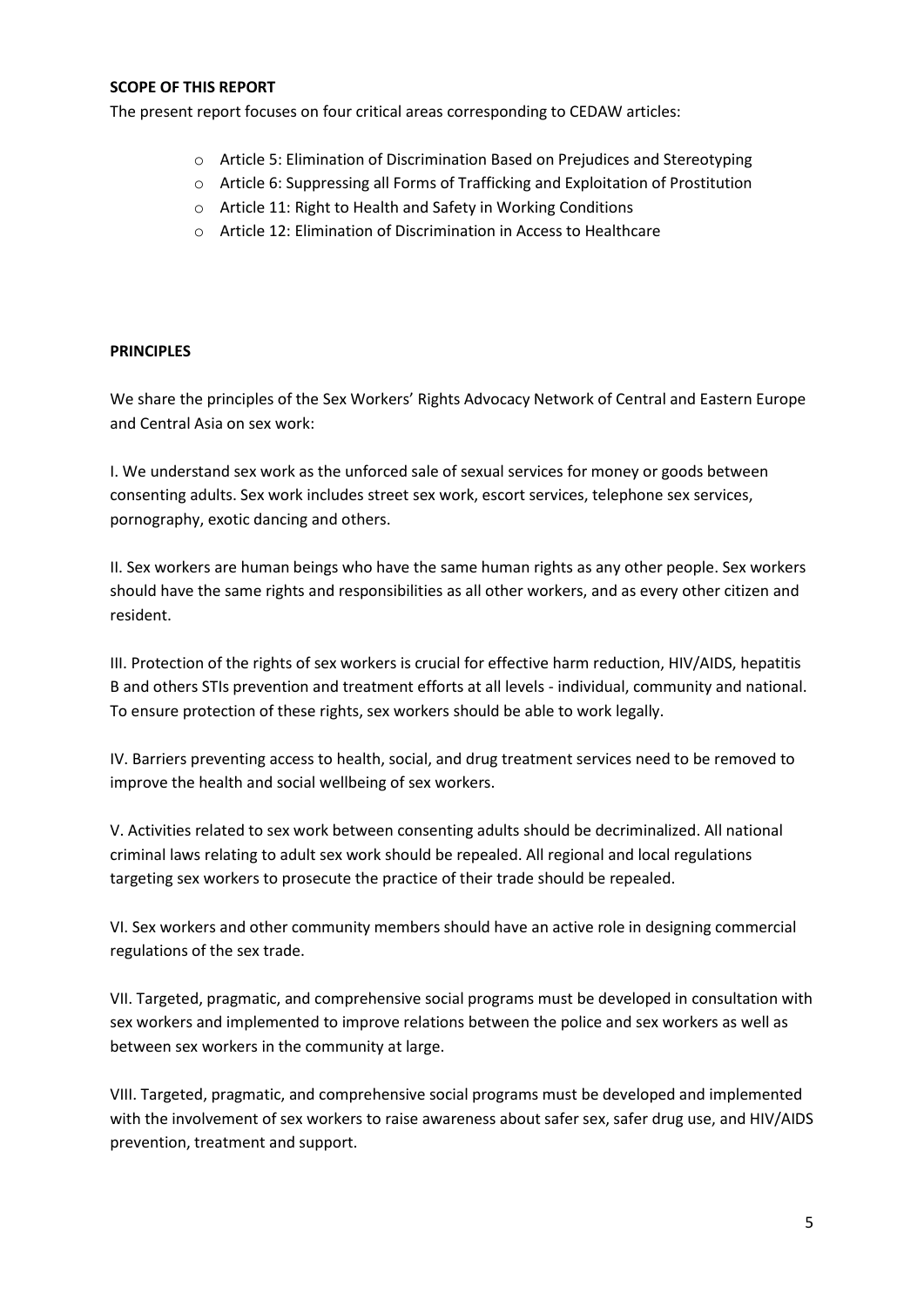# <span id="page-5-0"></span>**Article 5: Elimination of Discrimination Based on Prejudices and Stereotyping**

Sex workers report to SZEXE that they face discrimination on an on-going basis from state authorities, media outlets and the public at-large. Discrimination by authorities and widespread media stereotyping can often send a message that discrimination against sex workers is condoned by and acceptable. This discrimination has important consequences on sex workers' well-being, their ability to protect their health and safety and to seek protection and redress when their rights are violated.

The Hungarian state report acknowledges the role of media in disseminating discriminatory representations of women, but does not address the widespread stereotypical and unfair representation of sex workers in the mainstream media. Data gathered through a public opinion poll conducted by SZEXE and through a literature and media content analysis conducted by FACT Foundation in collaboration with SZEXE found that the stereotypical and sensationalistic portrayal of sex workers in the media fuels widespread stigma and discrimination against women sex workers in Hungarian society.

In 2009, SZEXE contracted a firm to conduct a representative public opinion poll on social attitudes to sex work and sex workers.<sup>3</sup> Of 1000 people surveyed, 10% thought that discrimination towards sex workers was acceptable and 19,4% felt that discrimination towards sex workers by authorities was acceptable. Respondents who had direct experience of knowing sex workers were significantly less discriminatory towards them than those who had never known sex workers. Few people however, reported such experiences, and a full 92% of respondents reported that they knew very little about commercial sex. According to those surveyed, the media played the biggest role in shaping public opinion about sex work. Notably, those survey respondents who held *more* discriminatory views against sex workers consumed *more* news on television and in radio. This is a strong indication that television and radio coverage of women sex workers fails to be fair and balanced even though it plays a critical role in shaping public attitudes towards these women. This is of critical concern given that television is the main source of information for close to two-thirds of the population over 18 in Hungary**<sup>4</sup>** .

In 2009, the FACT Foundation's literature review and media content analysis similarly concluded that media representations of sex work in the country were overwhelmingly sensationalistic and prejudicial, including by the common practice of referring to women sex workers using degrading language.<sup>5</sup> The research found that sex work and sex workers are usually represented as threatening vectors of sexually transmitted infections (STIs) or as involved in organized. Neither of these stereotypes is substantiated by available data on sex workers in Hungary.

Sex workers were not given any opportunity to represent their personal or collective point of view or experiences in any of the 64 articles analyzed. Furthermore, none of the articles addressed the pressing human rights and women's rights issues sex workers are facing, such as police repression, discrimination and violence. This reflects either lack of awareness on the part of journalists or an intentional avoidance of the topic due to it not being a "high-seller".

In light of these facts, it is of great concern that the National Strategy for the Promotion of Gender Equality articulates that "eradicating prostitution as a social phenomenon" is a key objective for the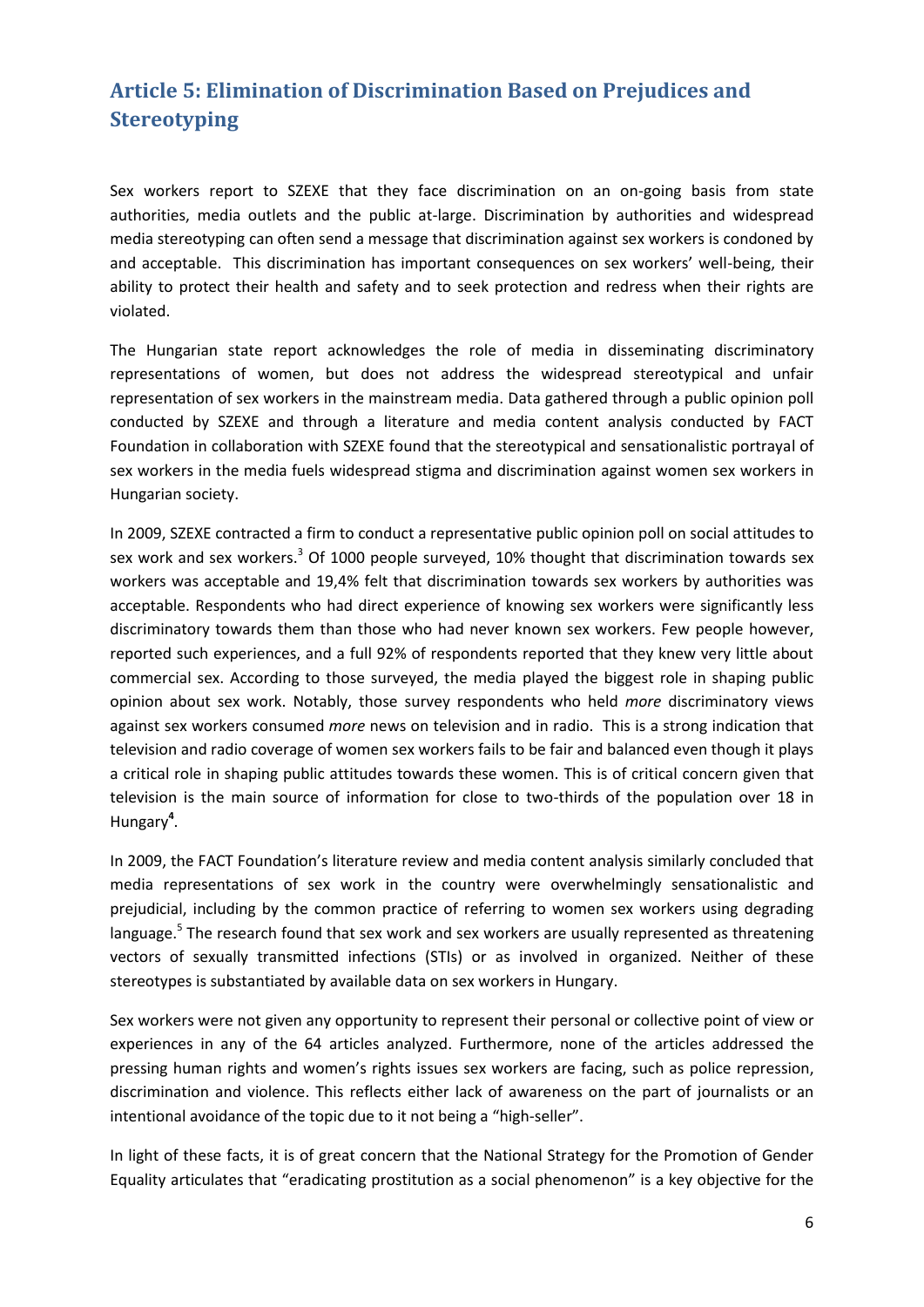2010-2021 period. $6$  This approach will worsen the extent to which sex workers are discriminated against and contribute to maintaining their social exclusion and barriers to their health and safety. We agree with the joint statement of the International Committee on the Rights of Sex Workers in Europe and Sex Workers' Rights Advocacy Network of Central and Eastern Europe and Central Asia (SWAN)<sup>7</sup> that laws and policies that aim to decrease the social acceptance of sex work have the effects of decreasing the social acceptance of sex workers, increasing repression against sex workers and directly threatening sex workers' safety and human rights.

#### <span id="page-6-0"></span>**Recommendations**

The Hungarian government should revise its current National Strategy for the Promotion of Gender Equality and other existing state policies and programs that currently promote discrimination against sex workers.

The Hungarian government must address discrimination against sex workers by state-actors, in particular law enforcement officers. The government must ensure that sex workers have equal access to government services, including police protection and the ability to report violence and other crime against them.

The government must undertake and fund programs and policies to reduce discrimination and stereotyping of sex workers, including in the media.

Sex workers and sex worker associations must be involved in the conception, implementation and evaluation of policies and programs that seek to diminish discrimination against them.

# <span id="page-6-1"></span>**Article 6: Suppressing all Forms of Trafficking and Exploitation of Prostitution**

There are no reliable statistics on the occurrence of trafficking of women in Hungary. The State's reply to the CEDAW cites 18 investigations in 2012 in the area of human trafficking, of which 15 cases concern trafficking in the sex industry.<sup>8</sup> The State acknowledges<sup>9</sup> that the actual number of trafficking crimes is likely to largely exceed the number of cases investigated.

In SZEXE's experience working with victims of trafficking in the sex industry, a large number of women worked consensually in sex work prior to being trafficked. This is echoed by research by the European Roma Rights Centre in 2011<sup>10</sup> that also found that previous involvement in sex work is linked to being in situations of trafficking. It is not involvement per se in sex work that places sex workers at higher risk of being in situations of trafficking. Rather, sex workers' lack of equal access to police protection, due to discrimination and police repression, creates a climate of impunity for abuse against sex workers, including but not limited to trafficking. Sex workers are often approached with offers of new job in the sex industry but deceived as to the conditions under which they will be working, ending up in exploitative or coercive situations.

The European Roma Rights Centre further found that Roma individuals are more likely to become victims of trafficking in Hungary due to the following factors: living in poverty, social exclusion, limited or lack of education, illiteracy, growing up in state care, being indebted. SZEXE's experience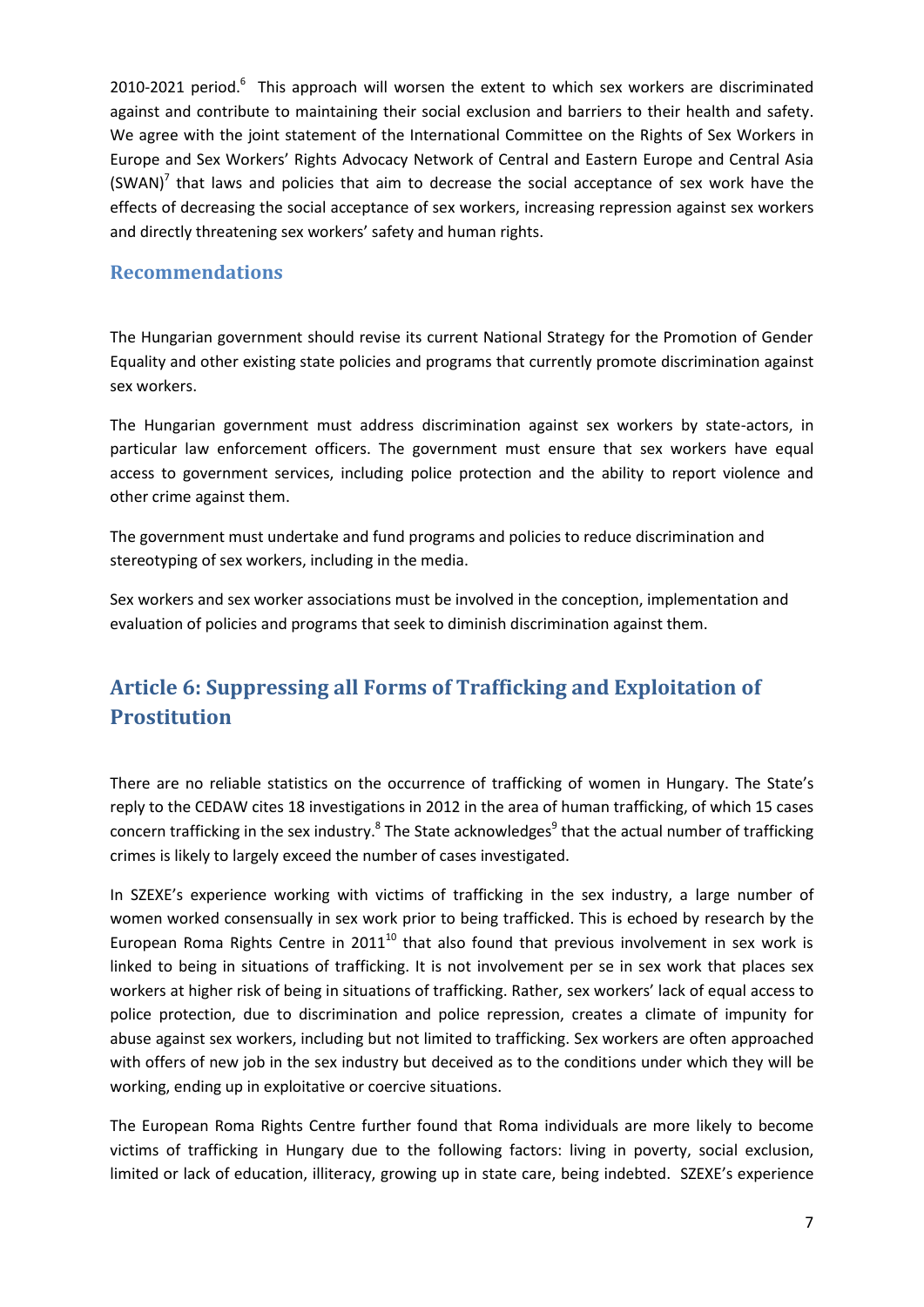confirms that Roma sex workers are disproportionately targets for human rights abuses, including trafficking, due to their social exclusion and perceived lack of recourse to police protection. Discrimination based on ethnic origin and on involvement in sex work are compounded for Roma sex workers making them all the more vulnerable to abuse. The government must address discrimination based on ethnic origin and sex work experience as well as police repression against sex workers if it wishes to suppress trafficking and exploitation in prostitution.

The accounts of sex workers who have experienced situations of trafficking that have been shared with SZEXE highlight the injustice and inadequacy of present victim support services. Firstly, despite sex work being recognized as work, victims of trafficking who endured exploitation, receive very little compensation for their suffering. Secondly, the limited capacity of shelters and support services and the general lack of awareness among service providers about sex workers' issues, particularly for women who return to sex work of their own volition, also create barriers for post-traumatic recovery and support.

## <span id="page-7-0"></span>**Recommendations**

The Hungarian government must actively undertake initiatives to ensure that sex workers have access to police protection. These must be publicized to dissuade traffickers and other violent perpetrators who might otherwise target sex workers.

The Hungarian government must actively take measures to eliminate police repression against sex workers that creates a barrier to sex workers reporting violence, including trafficking, against them.

The Hungarian government should undertake training of police services on sex worker and Roma issues as part of an anti-discrimination campaign to pro-actively ensure that sex workers and Roma sex workers in particular have equal access to police protection if they are targeted with abuse, including trafficking.

The Hungarian government should adopt Directive 2011/36/EU of the European Parliament and of the Council<sup>11</sup> with particular attention to means for compensating victims of trafficking (for example, by making it regulatory to compensate the victim from the trafficker's property).

The Hungarian government should provide support for service providers and civil society organizations for carrying out anti-trafficking programs and prevention activities, which raise awareness on the danger of trafficking and provide appropriate victim assistance services for sex workers.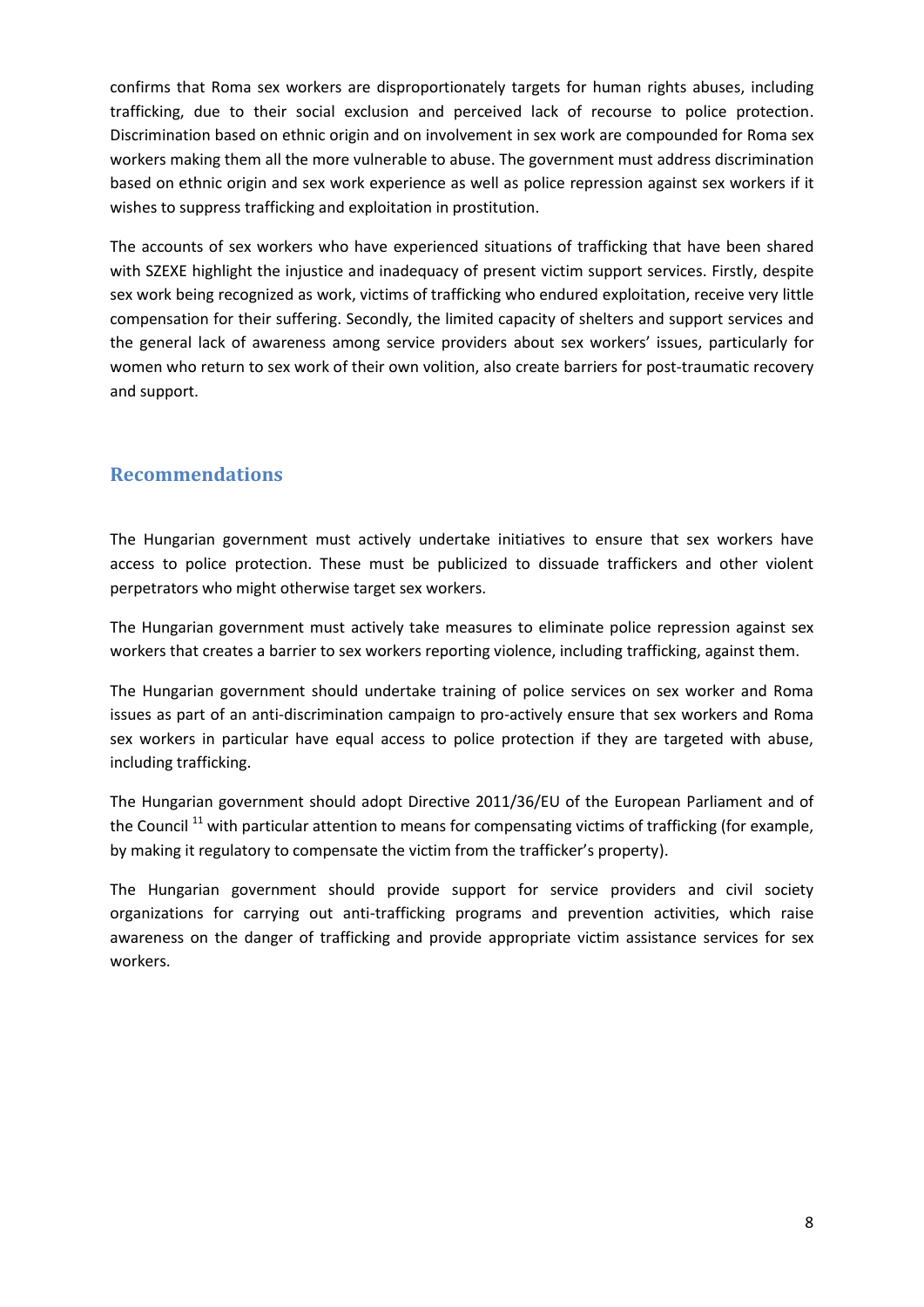## <span id="page-8-0"></span>**Article 11: Right to Work and to Health and Safety in Working Conditions**

#### <span id="page-8-1"></span>**Street Sex Work**

Under the act that legalized sex work in 1999, law number  $75^{12}$  was passed with the purpose of dealing with the "legal changes and the rules of combating organized crime and certain phenomena that are in connection with it" all at once. According to this law, so-called "tolerance zones" needed to be identified in each municipality with more than 50,000 inhabitants (smaller municipalities may also identify these zones) or in cases where sex work seemed to be widespread. The law differentiated between so-called "protected" zones and "tolerance" zones. Engaging in sex work outside of these tolerance zones is illegal. In practice, Hungarian authorities have been reluctant to identify such zones, so a significant proportion of sex work continues to takes place illegally. This means not only that a significant number of sex workers are fined and/or detained every year but it also creates an antagonistic relationship with police, whereby sex workers fear them rather than be able to depend on them for protection from violence or other crime.

Over the years, SZEXE initiated legal cases and some districts of Budapest have been required by court to identify quasi tolerance zones, so far, these have only resulted in a couple of streets being identified that sex workers can use. However, these streets are in dark and isolated areas away from commercial activity, without any kind of security systems available making sex workers vulnerable to violence and other crime or furthering their dependence on third parties in order to protect their safety. SZEXE has publicly raised concerns that the government has been violating the law for years by not identifying these tolerance zones. The official statement of the Deputy of the Commissioner of Fundamental Rights from 2003 (OBH 4007/2003.) also states that *"*municipalities violate prostitutes' fundamental rights by not having designated tolerance zones*"* 13 .

As additional requirements, sex workers must possess [entrepreneurial permits,](http://hvg.hu/english/20070925_prostitutes_entrepreneurial_permits) regularly pay taxes and attend obligatory health checks every three months to get a health certificate. Any person who violates these restrictions on sexual services commits an administrative offence and shall be punished by confinement or fine. Soliciting, offering and advertising sexual services in protected zones are also prohibited, which may lead to fines and when unpaid, in many cases, these fines lead to detention.

The new law on misdemeanors<sup>14</sup> also affects sex workers harshly. Since the new law came into effect in 2012, police officers are allowed to fine sex workers on the spot for being non-compliant with the often vague regulations surrounding sex work (i.e. for offering their sevices in ill-defined or undefined protected zones). Courts have no other option but to convert the fine to public work or imprisonment. The law determines that for an unpaid 5.000 HUF fine (approximately 15 EUR) the sentence of one day imprisonment can be received. SZEXE is involved in the case of one sex worker who has received in half a year more than 80 fines in the value of more than 4.000.000 HUF (approximately 13.000 EUR). Since she has no property, she faces three years of imprisonment. Although this is an extreme case, the situation among street sex workers is dramatic. The current practise punishes the poorest and the most vulnerable groups of our society causing serious problems in the economically most disadvantaged regions.The practice of sentenced imprisonment as a consequence of police fines threatens hundreds of sex workers in Hungary.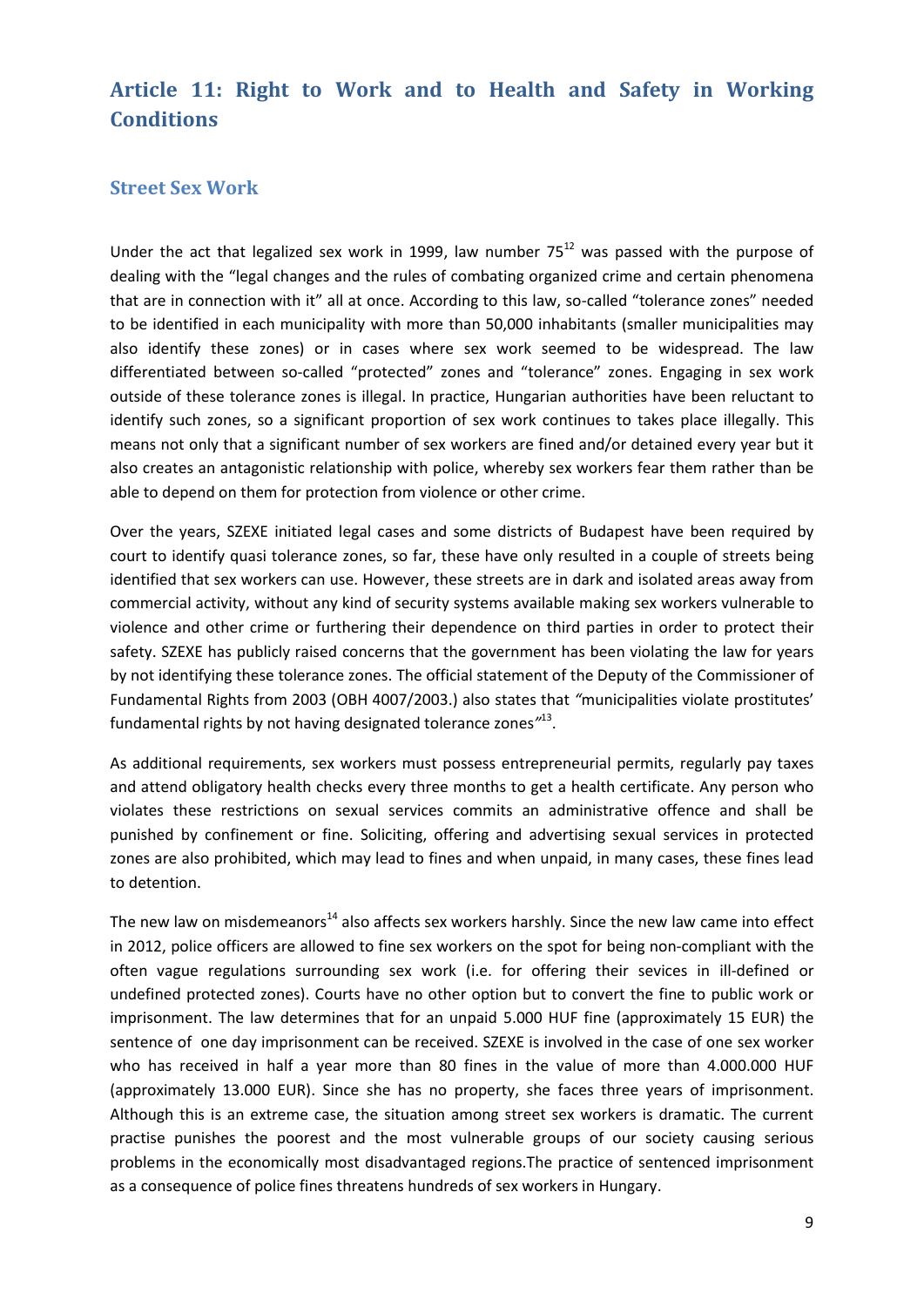According to the present regulations, sex work is legal outside of protected zones (the law determines the distances from public institutes, churches, schools, etc. to be respected). However, in a lot of cases it is not evident whether a certain area is a protected zone or not; the boundaries are usually vague and not publicized. Due to the lack of maps showing protected areas, sex workers working/wishing to work in a given area do not know if they can pursue sex work. Police are just as unclear as to what is within a protected area or not, however they regularly and arbitrarily accuse sex workers of illegal sex work in protected zones, take them into pre- trial detention and initiate legal procedures. The Act LXXV of  $1999^{15}$  is also a source of problems and misunderstandings since it allows municipalities to pronounce territories protected, even if they are not described as protected areas in the text of the law. Sex workers coming from other parts of the country therefore are not able to know whether an area is protected or not. They could inquire at the municipality, but in most of the cases they refuse to do so because they do not want to reveal their profession and expose themselves to discrimination there.

SZEXE have routinely witnessed how police take advantage of the lack of clarity around protected zones to routinely discriminatorily target sex workers with fines in order to fill their quotas. Sex workers are frequently charged with offences they did not commit, such as littering or violating pedestrian or traffic regulations. Since sex workers generally do not know if they are standing in a protected zone or not, and thus, do not know if they are committing an offence or not, they usually sign the tickets rather than contest, out of fear that otherwise they will be given the more serious charge of being in a protected zone and taken into detention. After receiving multiple fines (these can be as high as 5-7.000 HUF daily – app. 20 EUR) in a certain period of time, fines are aggregated and the court turns these bigger amounts of accumulated fines into the sentence of imprisonment, which can last for more than a year. SZEXE is in contact with a number of women who have served a year in jail due these circumstances.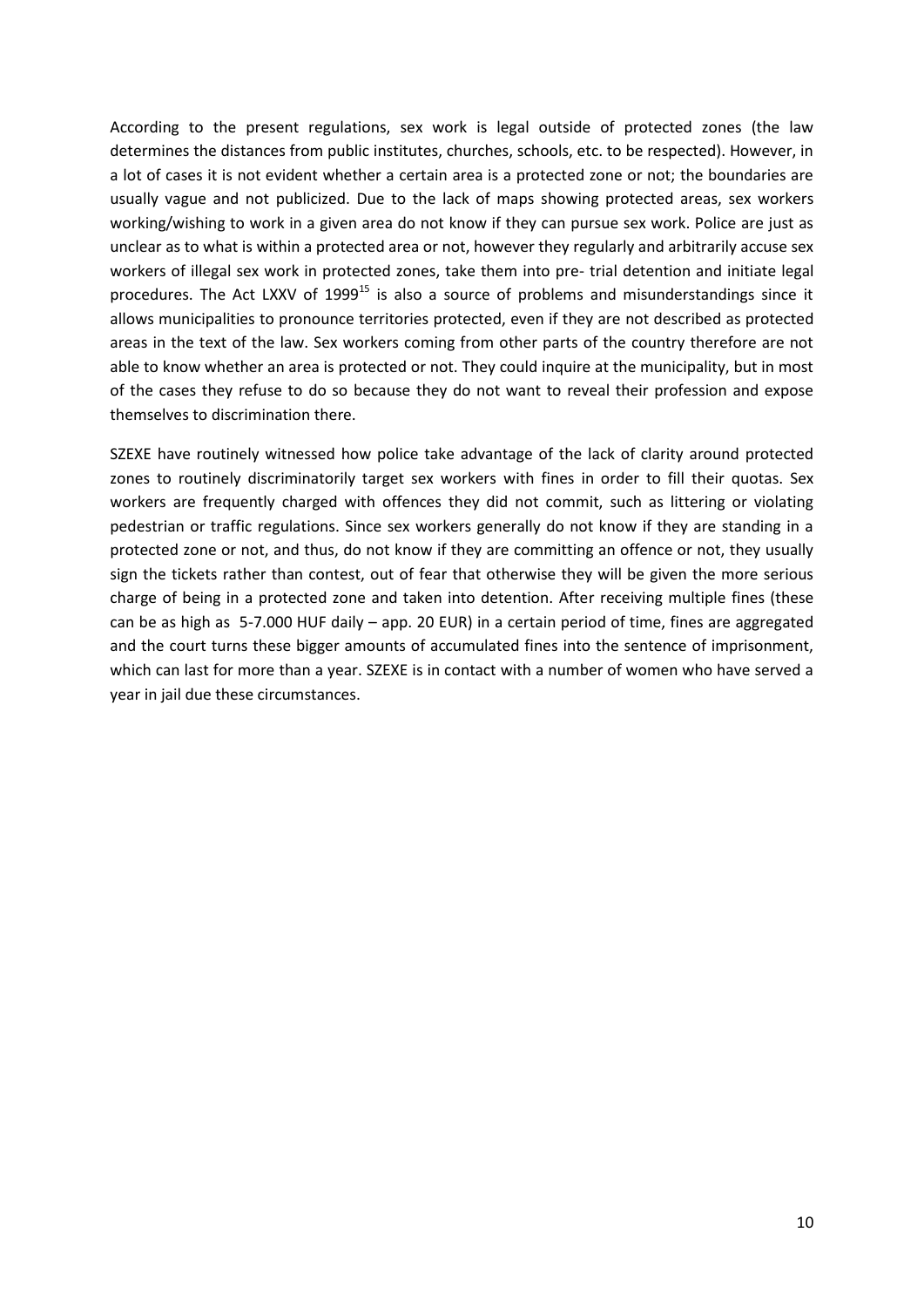The following table presents data from the first half of 2010, showing the high number of court proceedings in illegal sex work broken down by county (these cases were initiated on the basis of not complying with all requirements of the law on sex work).

| County                 | Nr. of court proceedings |
|------------------------|--------------------------|
| Bács-Kiskun            | 338                      |
| Baranya                | 58                       |
| <b>Békés</b>           | 109                      |
| Borsod-Abaúj-Zemplén   | 1.037                    |
| <b>Budapest</b>        | 842                      |
| Csongrád               | 88                       |
| Győr-Moson-Sopron      | 19                       |
| Hajdú-Bihar            | 156                      |
| <b>Heves</b>           | 72                       |
| Jász-Nagykun-Szolnok   | 69                       |
| Komárom-Esztergom      | 26                       |
| No county specified    | 280                      |
| Pest                   | 54                       |
| Somogy                 | 91                       |
| Szabolcs-Szatmár-Bereg | 173                      |
| Tolna                  | 52                       |
| Vas                    | 3                        |
| Veszprém               | 3                        |
| Zala                   | 103                      |
| <b>TOTAL:</b>          | 3.623                    |

Table 1: The table shows the number of court rulings with the administrative offence of sex work during January and July 2010. The data were provided by the Central Office for Administrative and Electronic Public Services upon request of SZEXE.

## <span id="page-10-0"></span>**Indoor Sex Work**

The law also sets additional restrictions on sex work taking place indoors. Renting property for sex work is regulated as follows:

*'*The person who makes available a building or another place for prostitution to another person, commits a felony and shall be punishable with imprisonment of up to three years*.'* 16

This regulation is discriminatory since other entrepreneurs are able to run their business activities regardless of the ownership of the property. The financial barrier to working legally pushes many sex workers to work from rented property in situations where they fear law enforcement instead of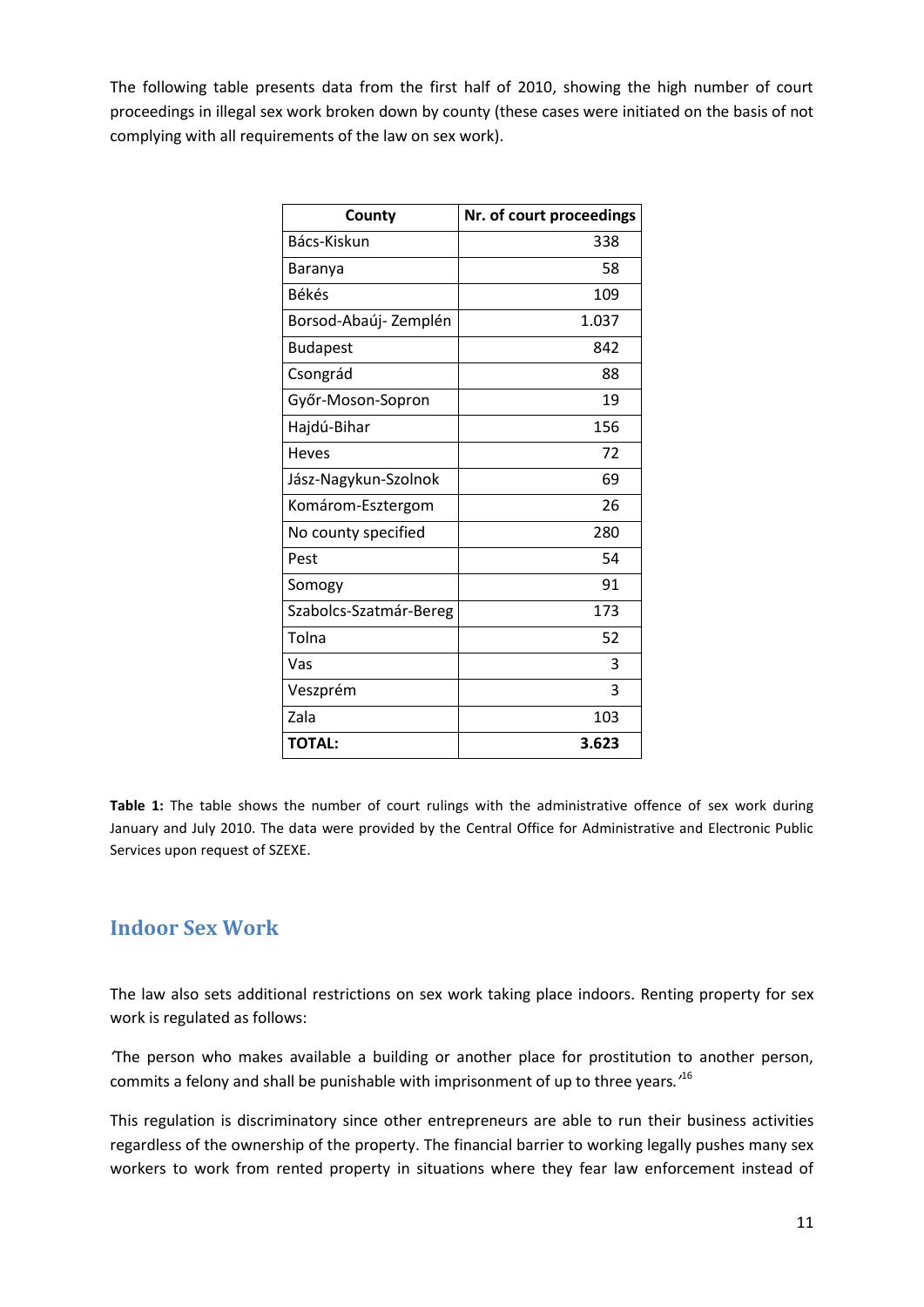being able to depend on them and are continually vulnerable to eviction and homelessness; or to work for third parties or out-call where they may not be able to control their working conditions, including health and safety, to the same extent; or to work outdoors in more precarious conditions. The law also prevents sex workers from working together in a property belonging to one of them, thus exposes them to isolation, and unsafe working conditions. Indoor sex workers face another disadvantage in comparison to other entrepreuners: they are not able to write off rental expenses from their taxes.

#### <span id="page-11-0"></span>**Levels of Police Violence**

A 2011 survey<sup>17</sup> conducted by SZEXE investigated the extent of abuse by police officers experienced by sex workers. According to the results, more than 10 % of the 246 respondents had been asked by a police officer to offer free sexual services. A total of 43.4% of sex workers had experienced a verbal or physical assault by authorities, of these, 15,4 % of sex workers have experienced conflicts with police and other authorities frequently and 28 % occasionally. A conflictual relationship with law enforcement due to the existing law and policy framework and lack of awareness on sex workers' rights seriously threaten sex workers' safety and health.

## <span id="page-11-1"></span>**Recommendations**

The government must proactively address and punish violence against sex workers by police officers.

The government must cease the discriminatory targeting of sex workers with fines, arrest and detention.

Mechanisms for sex workers to report violence or discrimination without fear of arrest or abuse must be secured.

The government must revise sections of the law that are vague, arbitrary and overly broad and open to abuse. Furthermore, any penalties for non-compliance must be proportionate to that for other businesses.

Requirements for indoor sex work, especially renting conditions need to be reviewed in consultation with sex workers to ensure their safe and fair working conditions.

Policy and law must weigh against the greater harm of creating an antagonistic relationship between law enforcement and women who are vulnerable to abuse due to unequal access to police protection.

Municipalities are to be punished for not complying with the requirements of laws.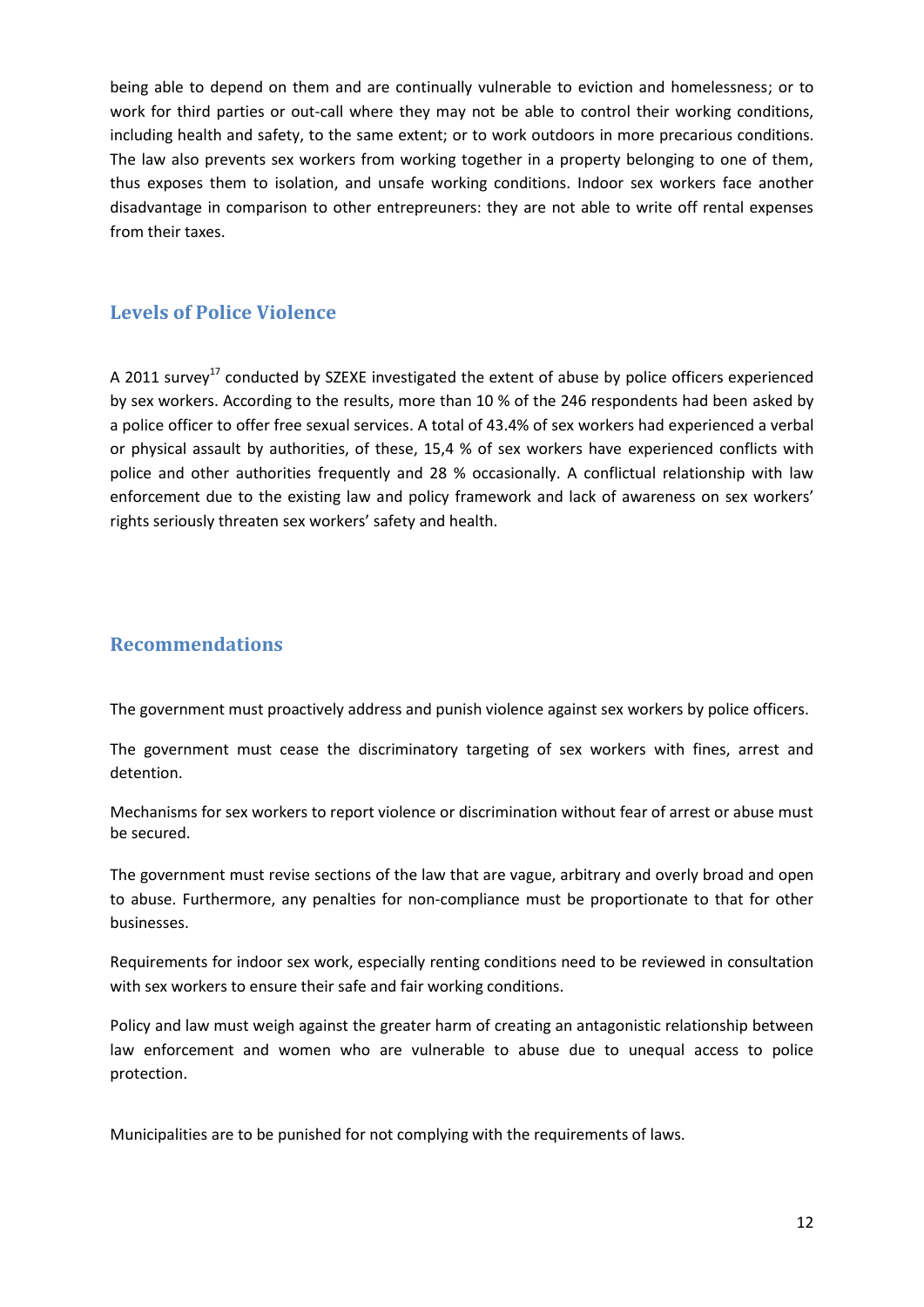Tolerance zones but must be in well-lit and safe areas. They must be equipped with security measures and adequate support services for sex workers must be funded. They must be clearly defined and well-publicized.

The government must support sensitization of police to sex worker and human rights issues implemented jointly by police and sex workers. Such programs and policies must involve sex workers in the conception, implementation and evaluation stages.

## <span id="page-12-0"></span>**Article 12: Elimination of Discrimination in Access to Healthcare**

The conditions in which sex work occurs have a profound impact on HIV and STI vulnerability. In Hungary, discrimination against sex workers, a lack of free, voluntary and respectful health services and a lack of or insufficient access to harm reduction services all impede sex workers' right to health. Although sex workers have an incredibly low HIV-prevalence rate in Hungary, it can only be maintained with adequate attention to prevention.

One positive change in 2011 was the replacement of the regulation on obligatory health certificates for sex workers in Hungary. The new regulation has been in effect since 1 January 2012. The main changes the SZEXE managed to reach through advocacy are the following:

*"…In most countries, discrimination remains legal against women, men who have sex with men, sex workers, drug users, and ethnic minorities. This must change. I call on all countries to live up to their commitments to enact or enforce legislation outlawing discrimination against people living with HIV and members of vulnerable groups…In countries without laws to protect sex workers, drug users, and men who have sex with men, only a fraction of the population has access to prevention. Conversely, in countries with legal protection and the protection of human rights for these people, many more have access to services. As a result, there are fewer infections, less demand for antiretroviral treatment, and fewer deaths. Not only is it unethical not to protect these groups: it makes no sense from a public health perspective. It hurts us all."* **Ban Ki-moon, The Secretary-General of the United Nations**

- $\circ$  The health certificate does not contain the word "prostitute" anymore, thus it does not function as a registration document that labels sex workers.
- $\circ$  Before the new law came into effect, sex workers were obliged to pay a significant fee for the mandatory health checks, even though they had the screenings done at their general doctor as well paid from their health insurance. During our preparation meetings with the Ministry of National Resources (former Ministry of Health), we flagged this problem and advocated for change. From 2012 on, sex workers still have to pay for these health checks every 3 months, but if they have the tests run at any doctor for free, covered by their health insurance, they are not requested to pay additional fee for the same tests.
- $\circ$  The SZEXE managed to negotiate and keep the previous price of the mandatory examination, in spite of heavy lobbying of doctors, who hoped for larger profits by increasing prices.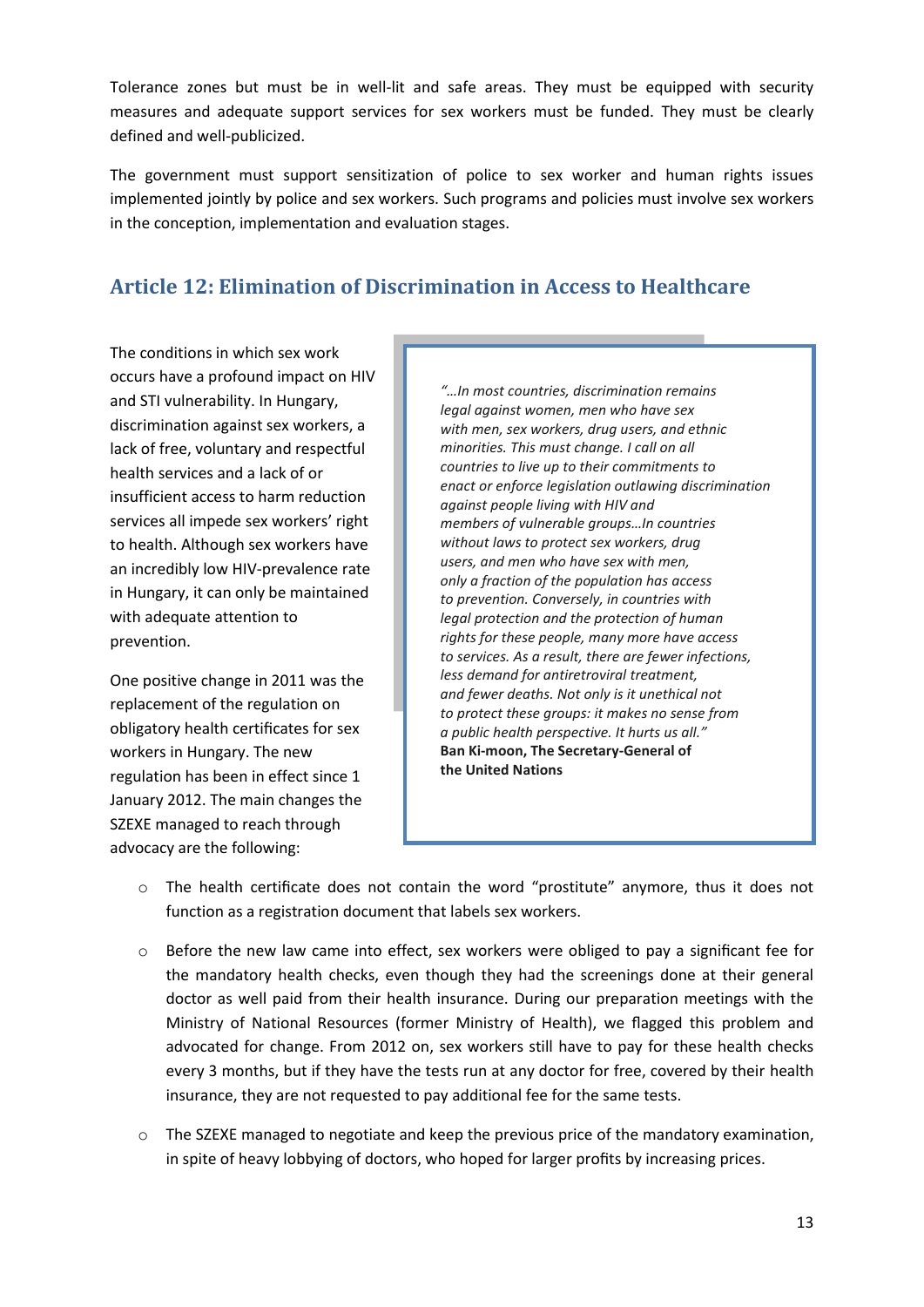Apart from this positive example, serious problems threaten sex workers' right to access to appropriate services. The Hungarian government cancelled the national drug and AIDS strategy in 2010, and there have not been new strategies and action plans made ever since. Several watchdog organizations have called on the government to finalize its national strategy on AIDS to deal with a rise in the number of HIV infections over the past five years.<sup>18</sup> Low-threshold service providers are also under serious threat since government cut back funding of NGOs running long-standing successful prevention and harm-reduction programs, including grants for services for sex workers.

#### <span id="page-13-0"></span>**Recommendations**

The creation of a national AIDS Plan in the possible widest consultation with civil society and affected groups should be a top priority for the government. The plan should incorporate strategies and actions on HIV and sex work.

In line with recommendations of UNAIDS $19$ , the government should implement policies and programs that support a comprehensive, evidence-informed and rights-based approach to HIV and sex work. Sex workers have to be in decision-making and monitoring positions in the process and funding lines have to be matched to the outlined programs for prevention and services targeted especially at sex workers.

Partnerships should be strengthened between the government, civil society organizations, service providers and community organizations working with sex workers. In order to achieve wide collaboration among actors, action needs to be taken to sensitize different actors to issues sex worker face.

The access to confidential and affordable/free STI/SRH services for sex workers has to be improved.

The access to confidential and free of charge harm reduction services inclusive to sex workers has to be secured.

## <span id="page-13-1"></span>**About the author**

The present report is the product of the joint efforts of colleagues working for the Association of Hungarian Sex Workers (SZEXE). The Association wishes to serve the interests and needs of sex workers in Hungary and of Hungarian origin. We foster equal opportunities and human rights of sex workers since we believe that sex workers are human beings who have the same human rights as any other people. Buliding on the needs of various sex worker groups and on sex workers' leadership in programming, we aim at protecting their rights, increasing their access to quality health, social, and drug treatment services, and lobbying for a more appropriate legal environment.

For any feedback about this report, readers are welcome to write to [info@szexmunka.hu.](mailto:info@szexmunka.hu)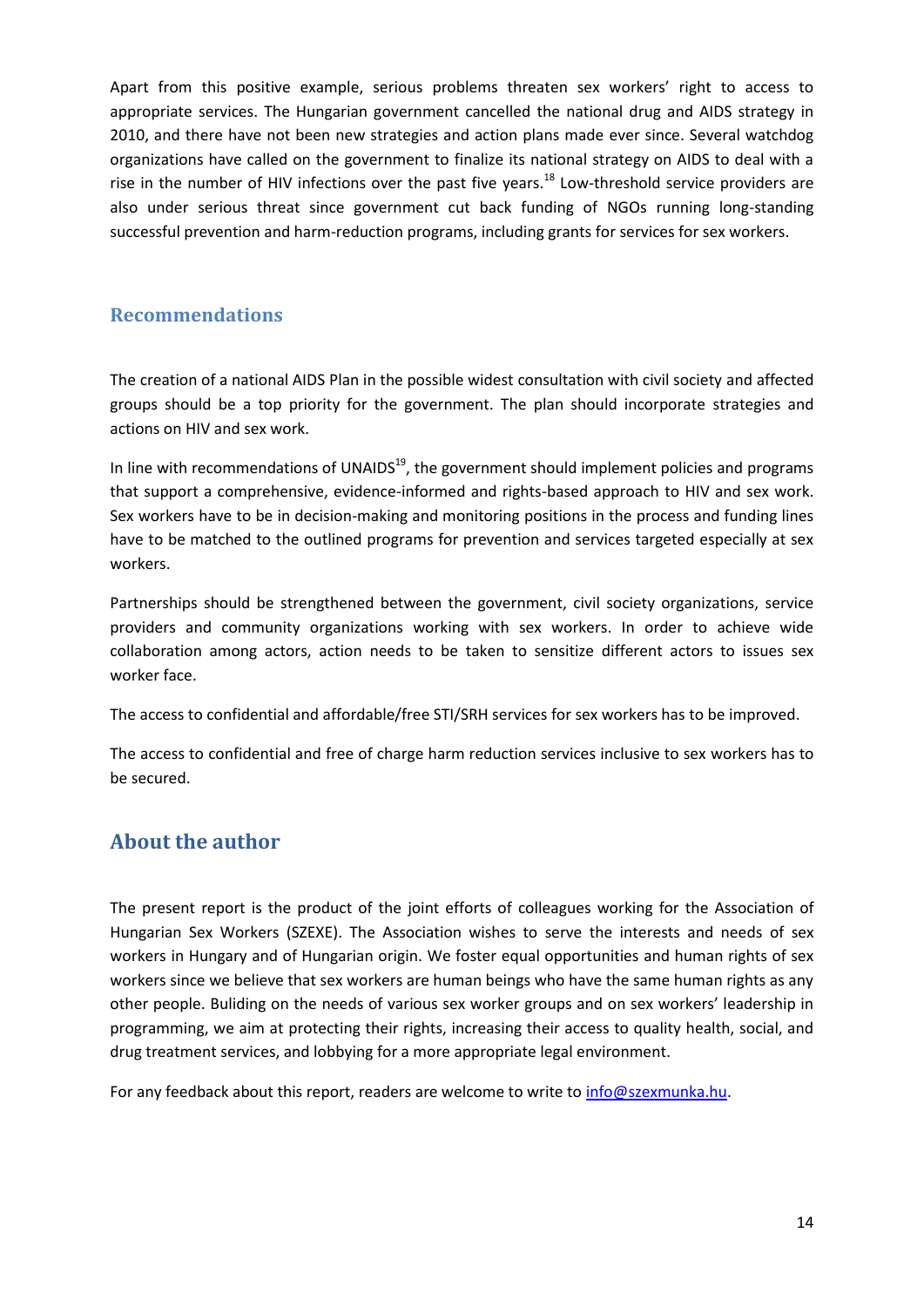## <span id="page-14-0"></span>**References**

 $\overline{a}$  $^1$  Hungarian State Report - Consideration of reports submitted by States parties under article 18 of the Convention on the Elimination of All Forms of Discrimination against Women: Combined seventh and eighth periodic reports of States parties. Hungary. UN Doc. CEDAW/C/HUN/7-8 (2012)

<sup>2</sup> In Hungarian: 1999. évi LXXV. Törvény a szervezett bűnözés, valamint az azzal összefüggő egyes jelenségek elleni fellépés szabályairól és az ehhez kapcsolódó törvénymódosításokról

 $^3$  In Hungarian: EnterCom Kft. (2009), "A prostituáltakkal és a prostituáltakat érő hatósági diszkriminációval kapcsolatos vélemények - Lakossági közvélemény-kutatás az *Egy speciális értelemben hátrányos megkülönböztetésű csoport esélyegyenlőségének javítása* című program keretében", available at [<http://szexmunka.hu/wordpress/wp-content/uploads/2013/01/lakossagi-kozvelemenykutatas.pdf](http://szexmunka.hu/wordpress/wp-content/uploads/2013/01/lakossagi-kozvelemenykutatas.pdf)> [Accessed 14 January 2013]

4 Hungarian State Report - Consideration of reports submitted by States parties under article 18 of the Convention on the Elimination of All Forms of Discrimination against Women: Combined seventh and eighth periodic reports of States parties. Hungary. UN Doc. CEDAW/C/HUN/7-8 (2012)

<sup>5</sup> "National Strategy for the Promotion of Gender Equality – Guidelines and Objectives 2010–2021", available at [<http://www.szmm.gov.hu/main.php?folderID=21368&articleID=42410&ctag=articlelist&iid=1>](http://www.szmm.gov.hu/main.php?folderID=21368&articleID=42410&ctag=articlelist&iid=1) [Accessed 14 December 2012]

 $^6$  "National Strategy for the Promotion of Gender Equality – Guidelines and Objectives 2010–2021", available at <http://www.szmm.gov.hu/main.php?folderID=21368&articleID=42410&ctag=articleIist&iid=1> [Accessed 14 December 2012]

 $^7$  "Sex workers raise their voice against the EWL call for a 'prostitution free Europe'", available at < [http://www.sexworkeurope.org/news/icrse-network-news/sex-workers-raise-their-voice-against-ewl-call](http://www.sexworkeurope.org/news/icrse-network-news/sex-workers-raise-their-voice-against-ewl-call-prostitution-free-europe)[prostitution-free-europe>](http://www.sexworkeurope.org/news/icrse-network-news/sex-workers-raise-their-voice-against-ewl-call-prostitution-free-europe) [Accessed 12 January 2013]

 $^8$  Hungarian State Report - Consideration of reports submitted by States parties under article 18 of the Convention on the Elimination of All Forms of Discrimination against Women: Combined seventh and eighth periodic reports of States parties. Hungary. UN Doc. CEDAW/C/HUN/7-8 (2012)

 $^9$  "National Strategy for the Promotion of Gender Equality – Guidelines and Objectives 2010–2021", available at [<http://www.szmm.gov.hu/main.php?folderID=21368&articleID=42410&ctag=articlelist&iid=1>](http://www.szmm.gov.hu/main.php?folderID=21368&articleID=42410&ctag=articlelist&iid=1) [Accessed 14 December 2012], p 71

<sup>10</sup> European Roma Rights Centre (2011), "Breaking the Silence: Trafficking in Romani Communities", available at < [http://www.errc.org/cms/upload/file/breaking-the-silence-19-march-2011.pdf>](http://www.errc.org/cms/upload/file/breaking-the-silence-19-march-2011.pdf) [Accessed 15 December 2012]

 $11$  Directive 2011/36/EU of the European Parliament and of the Council of 5 April 2011 on preventing and combating trafficking in human beings and protecting its victims, and replacing Council Framework Decision 2002/629/JHA, available at < [http://eur-](http://eur-lex.europa.eu/LexUriServ/LexUriServ.do?uri=OJ:L:2011:101:0001:0011:EN:PDF)

[lex.europa.eu/LexUriServ/LexUriServ.do?uri=OJ:L:2011:101:0001:0011:EN:PDF>](http://eur-lex.europa.eu/LexUriServ/LexUriServ.do?uri=OJ:L:2011:101:0001:0011:EN:PDF) [Accessed 1 January 2013]

<sup>12</sup> In Hungarian: 1999. évi LXXV. Törvény a szervezett bűnözés, valamint az azzal összefüggő egyes jelenségek elleni fellépés szabályairól és az ehhez kapcsolódó törvénymódosításokról